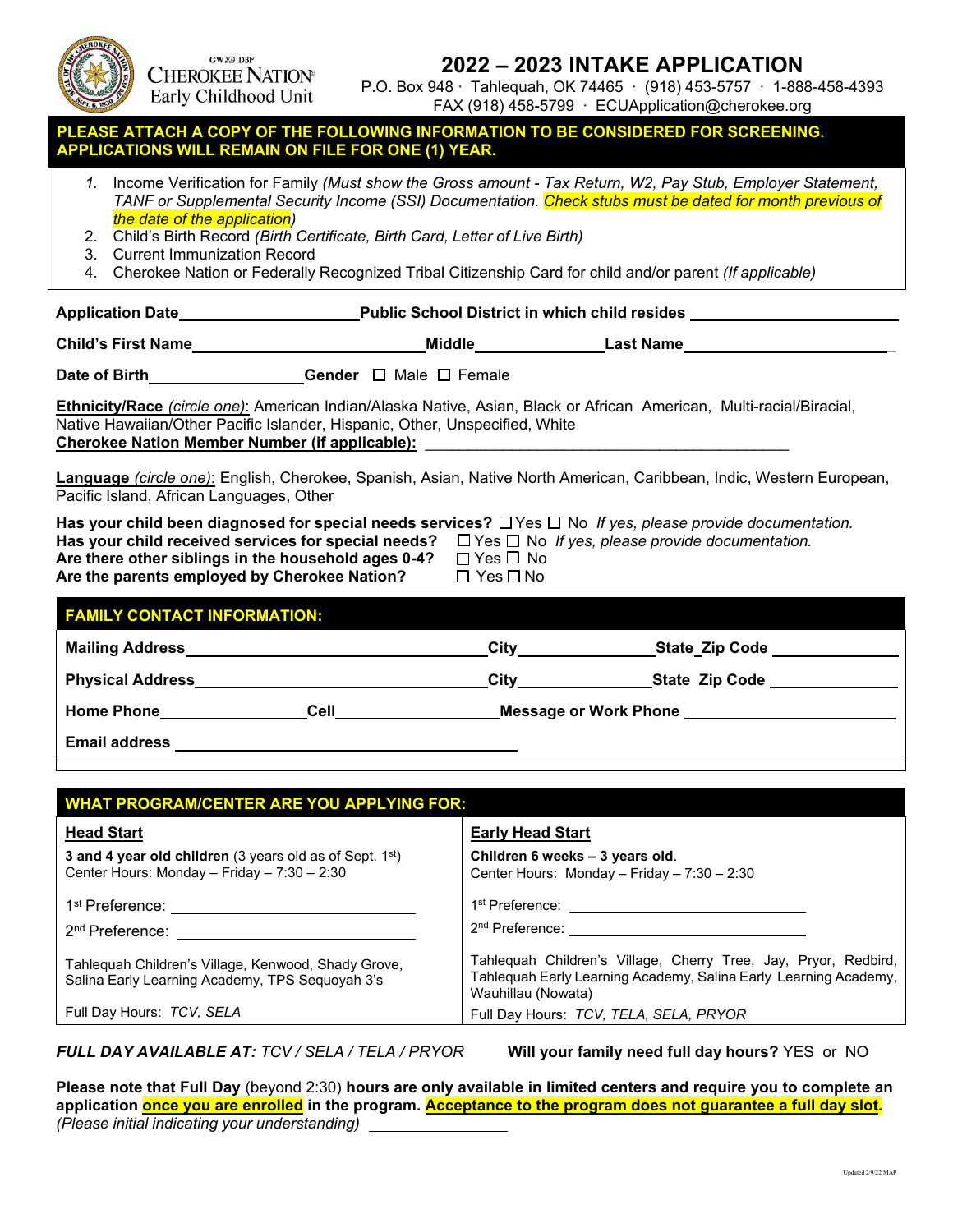| <b>FAMILY INFORMATION:</b>         | PLEASE LIST ALL HOUSEHOLD MEMBERS INCLUDING THE APPLICANT. |             |           |               |              |
|------------------------------------|------------------------------------------------------------|-------------|-----------|---------------|--------------|
| Relationship to Child   First Name |                                                            | Middle Name | Last Name | Date of Birth | Gender - M/F |
| <b>Applying Child</b>              |                                                            |             |           |               |              |
|                                    |                                                            |             |           |               |              |
|                                    |                                                            |             |           |               |              |
|                                    |                                                            |             |           |               |              |
|                                    |                                                            |             |           |               |              |
|                                    |                                                            |             |           |               |              |
|                                    |                                                            |             |           |               |              |

# **PRIMARY PARENT/GUARDIAN'S INFORMATION:**

| First Name                                                                                                  |  |                                                                                                                              |
|-------------------------------------------------------------------------------------------------------------|--|------------------------------------------------------------------------------------------------------------------------------|
|                                                                                                             |  | Date of Birth__________________Gender___Male __Female Relationship to Child: ______________________                          |
|                                                                                                             |  |                                                                                                                              |
| <b>Email Address:</b>                                                                                       |  |                                                                                                                              |
| Hawaiian/Other Pacific Islander, Hispanic, Other, Unspecified, White                                        |  | Ethnicity (circle one): American Indian/Alaska Native, Asian, Black or African American, Multi-racial/Biracial, Native       |
| Cherokee Nation Membership Number (if applicable):                                                          |  |                                                                                                                              |
| Pacific Island, African Languages, Other                                                                    |  | Language <i>(circle one)</i> : English, Cherokee, Spanish, Asian, Native North American, Caribbean, Indic, Western European, |
| Do any of the following apply (Please circle): Lives with Family / Provides Financial Support / Teen Parent |  |                                                                                                                              |
| Grade 10, Grade 11, Grade 12, < Grade 9, HS Graduate, GED, Currently Enrolled in College                    |  | Highest Grade Completed (circle one): Master's, Bachelor's, Associate's, College Degree/Training, Advance Training,          |
|                                                                                                             |  | Fountaineach Chabic (airele ana): Full Time, Dart Time, Cassanal Hasmalausel Full Time, O Training Dart                      |

**Employment Status** *(circle one)*: Full Time, Part Time, Seasonal, Unemployed, Full Time & Training, Part Time & Training, Training or School, Retired or Disabled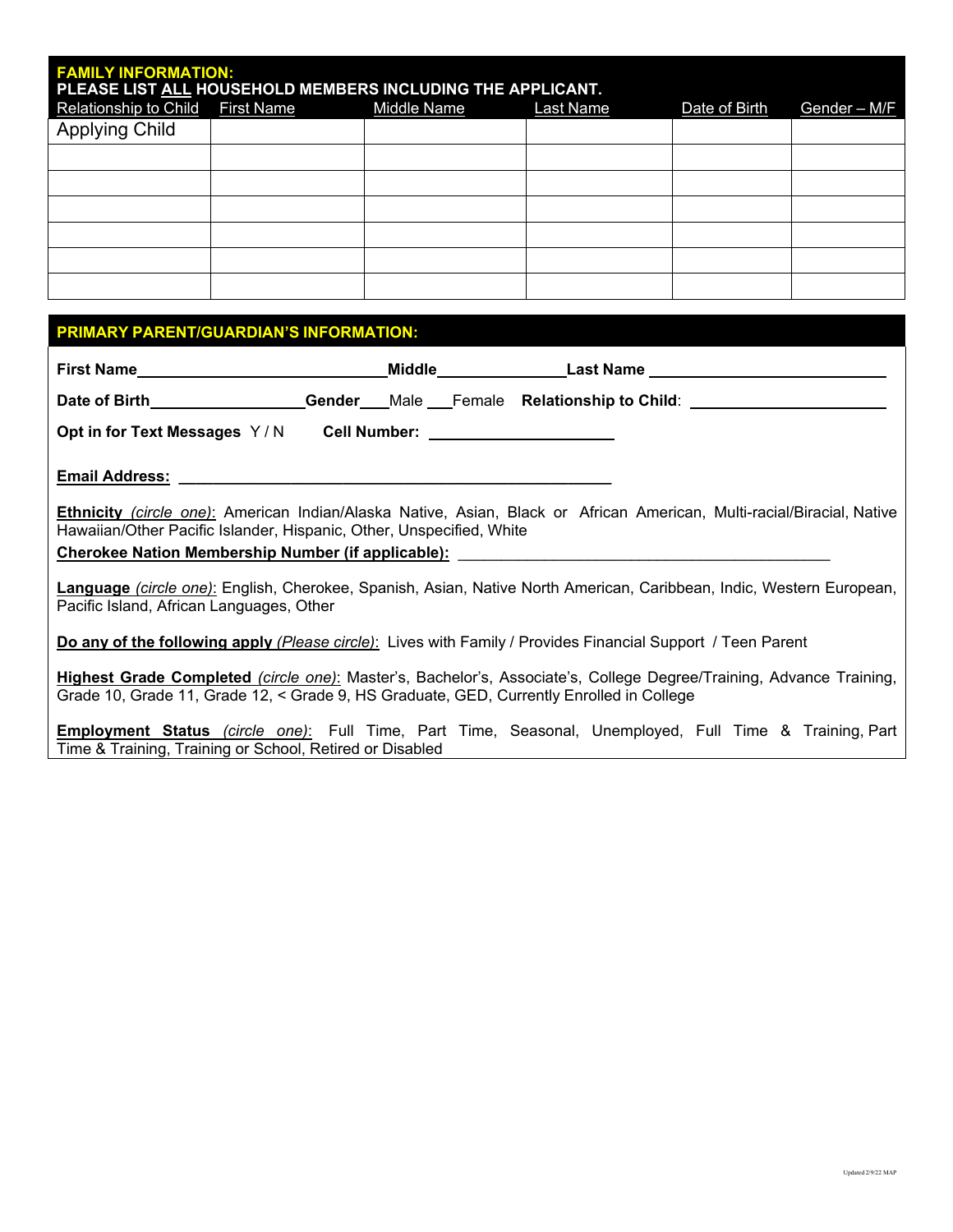| <b>SECONDARY PARENT/GUARDIAN'S INFORMATION:</b>                                                                                                                                                                                                                                                                                                                                                                                                                                                                                                                                                                                                                                                                                                                                                |                                                                                                                                                                                                                                                                                                  |  |
|------------------------------------------------------------------------------------------------------------------------------------------------------------------------------------------------------------------------------------------------------------------------------------------------------------------------------------------------------------------------------------------------------------------------------------------------------------------------------------------------------------------------------------------------------------------------------------------------------------------------------------------------------------------------------------------------------------------------------------------------------------------------------------------------|--------------------------------------------------------------------------------------------------------------------------------------------------------------------------------------------------------------------------------------------------------------------------------------------------|--|
| First Name___________________________________Middle_____________________________                                                                                                                                                                                                                                                                                                                                                                                                                                                                                                                                                                                                                                                                                                               |                                                                                                                                                                                                                                                                                                  |  |
| Date of Birth__________________Gender___Male __Female Relationship to Child: ______________________                                                                                                                                                                                                                                                                                                                                                                                                                                                                                                                                                                                                                                                                                            |                                                                                                                                                                                                                                                                                                  |  |
| Opt in for Text Messages Y/N Cell Number: _____________________                                                                                                                                                                                                                                                                                                                                                                                                                                                                                                                                                                                                                                                                                                                                |                                                                                                                                                                                                                                                                                                  |  |
|                                                                                                                                                                                                                                                                                                                                                                                                                                                                                                                                                                                                                                                                                                                                                                                                |                                                                                                                                                                                                                                                                                                  |  |
| Ethnicity (circle one): American Indian/Alaska Native, Asian, Black or African American, Multi-racial/Biracial, Native<br>Hawaiian/Other Pacific Islander, Hispanic, Other, Unspecified, White                                                                                                                                                                                                                                                                                                                                                                                                                                                                                                                                                                                                 |                                                                                                                                                                                                                                                                                                  |  |
|                                                                                                                                                                                                                                                                                                                                                                                                                                                                                                                                                                                                                                                                                                                                                                                                |                                                                                                                                                                                                                                                                                                  |  |
| Language (circle one): English, Cherokee, Spanish, Asian, Native North American, Caribbean, Indic, Western European,<br>Pacific Island, African Languages, Other                                                                                                                                                                                                                                                                                                                                                                                                                                                                                                                                                                                                                               |                                                                                                                                                                                                                                                                                                  |  |
| Do any of the following apply (Please circle): Lives with Family / Provides Financial Support / Teen Parent                                                                                                                                                                                                                                                                                                                                                                                                                                                                                                                                                                                                                                                                                    |                                                                                                                                                                                                                                                                                                  |  |
| Highest Grade Completed (circle one): Master's, Bachelor's, Associate's, College Degree/Training, Advance Training,<br>Grade 10, Grade 11, Grade 12, < Grade 9, HS Graduate, GED, Currently Enrolled in College                                                                                                                                                                                                                                                                                                                                                                                                                                                                                                                                                                                |                                                                                                                                                                                                                                                                                                  |  |
| <b>Employment Status</b> (circle one): Full Time, Part Time, Seasonal, Unemployed, Full Time & Training, Part<br>Time & Training, Training or School, Retired or Disabled Matter Community of Training, Training or School, Retired or Disabled                                                                                                                                                                                                                                                                                                                                                                                                                                                                                                                                                |                                                                                                                                                                                                                                                                                                  |  |
| <b>How did you hear about our program:</b> $\square$ Another parent Newspaper Teacher/Staff CN Dept. CNTV<br>$\square$ $\square$ $\square$                                                                                                                                                                                                                                                                                                                                                                                                                                                                                                                                                                                                                                                     |                                                                                                                                                                                                                                                                                                  |  |
| <b>AUTHORIZATIONS:</b>                                                                                                                                                                                                                                                                                                                                                                                                                                                                                                                                                                                                                                                                                                                                                                         |                                                                                                                                                                                                                                                                                                  |  |
| <b>OSIIS RELEASE - Authorization to Pull Immunization Record</b>                                                                                                                                                                                                                                                                                                                                                                                                                                                                                                                                                                                                                                                                                                                               |                                                                                                                                                                                                                                                                                                  |  |
| l, <b>contract the Oklahoma Immunization Service to release</b> my child's Immunization records and information<br>located within the Oklahoma State Immunization Information System ("OSIIS") to the Cherokee Nation Early Childhood Unit for the purpose of completing<br>my child's school records file to ensure that my child meets Oklahoma eligibility requirements for schools/day cares as outlined in Title 70<br>O.S. § 1210.191 and Oklahoma Administrative Code ("OAC") 310:535-1-2 and OAC 310: 535-1-3. Unless revoked or otherwise indicated, this<br>authorization's automatic expiration date will be one year from the date of my signature or upon my child dropping or completing the Early Head Start/Head<br>Start program at the Cherokee Nation Early Childhood Unit. |                                                                                                                                                                                                                                                                                                  |  |
| I understand that by voluntarily signing this authorization:<br>I authorize the use or disclosure of my PHI as described above for the purpose(s) listed.<br>$\bullet$                                                                                                                                                                                                                                                                                                                                                                                                                                                                                                                                                                                                                         | I have the right to withdraw permission for the release of my information and revoke this authorization at any time in writing. If I choose to                                                                                                                                                   |  |
| my child's records.                                                                                                                                                                                                                                                                                                                                                                                                                                                                                                                                                                                                                                                                                                                                                                            | withdraw my permission, I will be responsible for providing updated Immunization records to my child's classroom for the purpose of completing                                                                                                                                                   |  |
| I have the right to receive a copy of this authorization.<br>affect my eligibility for benefits, treatment, enrollment, or payment of claims.                                                                                                                                                                                                                                                                                                                                                                                                                                                                                                                                                                                                                                                  | I understand that unless the purpose of this authorization is to determine payment of a claim for benefits, signing this authorization will not                                                                                                                                                  |  |
| $\bullet$<br>been shared based on this authorization.                                                                                                                                                                                                                                                                                                                                                                                                                                                                                                                                                                                                                                                                                                                                          | I understand I may change this authorization at any time in writing. However, I understand I cannot restrict information that may have already<br>Information used or disclosed pursuant to the authorization may be subject to re-disclosure by the recipient and may no longer be protected by |  |
| $\bullet$<br><b>HIPAA Privacy Regulations.</b>                                                                                                                                                                                                                                                                                                                                                                                                                                                                                                                                                                                                                                                                                                                                                 |                                                                                                                                                                                                                                                                                                  |  |
| <b>Parent/Guardian Signature</b>                                                                                                                                                                                                                                                                                                                                                                                                                                                                                                                                                                                                                                                                                                                                                               | <b>Date</b>                                                                                                                                                                                                                                                                                      |  |